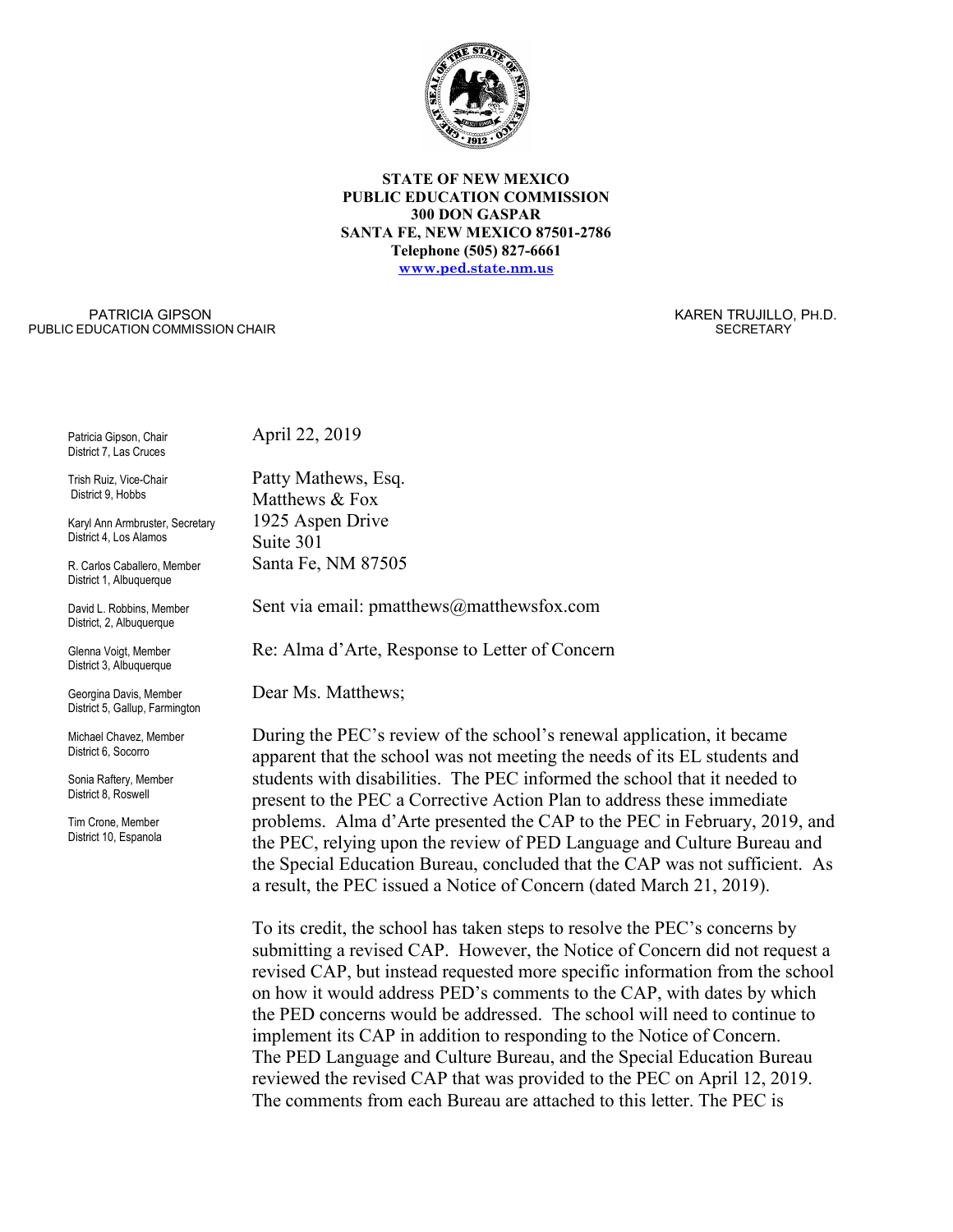requesting that the school provide a narrative on how it will address these concerns. This narrative will be considered by the PEC when deciding whether or not the school has met the issues raised in the Notice of Concern.

## The Language and Culture Bureau identified the following concerns for Alma d'Arte's EL program.

1. Identification/Screening

B. If it shows in STARS that the student has taken the ELP assessment (ACCESS for ELLs) in prior years, please check the composite scores reported. If the ELP composite score(s) is under 5 then the student is a current EL. If there is a composite score of 5 or higher, the student has exited EL status and is reclassified fluent English proficient. If the prior ELP 'Composite' score is 5 or higher, the student has an exited EL status and is reclassified fluent English proficient (RFEP). If the prior ELP 'Composite' Score is less than 5, the student has and EL status and is an English Language Learner.

E. Confirm that Alma d'Arte will use the WIDA Screener, and not another assessment. The school also must include an option to opt out of EL services. If the parent opts out of service, the student must still be tested annually on the WIDA ACCESS until or unless the student scores 5.0 or better.

2. Placement

B. Placement decisions based on WIDA screening or annual WIDA Access must be made within less than 14 days. PEC suggestion is 5 days. 3. Servicing ELs

A. Beginner Block: Ensure that EL students are not missing content classes. In content classes teachers must use language supports so that EL students have access to and learn all grade-level content.

A. Intermediate/Advanced Block: Ensure that EL students are not missing content classes. In content classes teachers must use language supports so that EL students have access to and learn all grade-level content.

These proposals have a 2019-2020 SY implementation date. How are current EL students being supported?

4. Exiting ELs

B. How will the school ensure that exited EL students will continue to be monitored for academic progress for at least two years to insure that they are not struggling and receive adequate support?

5. Staffing and Professional Development

Please identify the school's ELD Coordinator. What new qualified staff, Coordinators, or administrators will be hired, list their qualifications, describe how is the school recruiting EL Staff including how many applicants, and status of hiring? The delay in recruiting and hiring EL staff is one of the issues for PEC underlying the Notice of Concern. Qualified staff must be in place!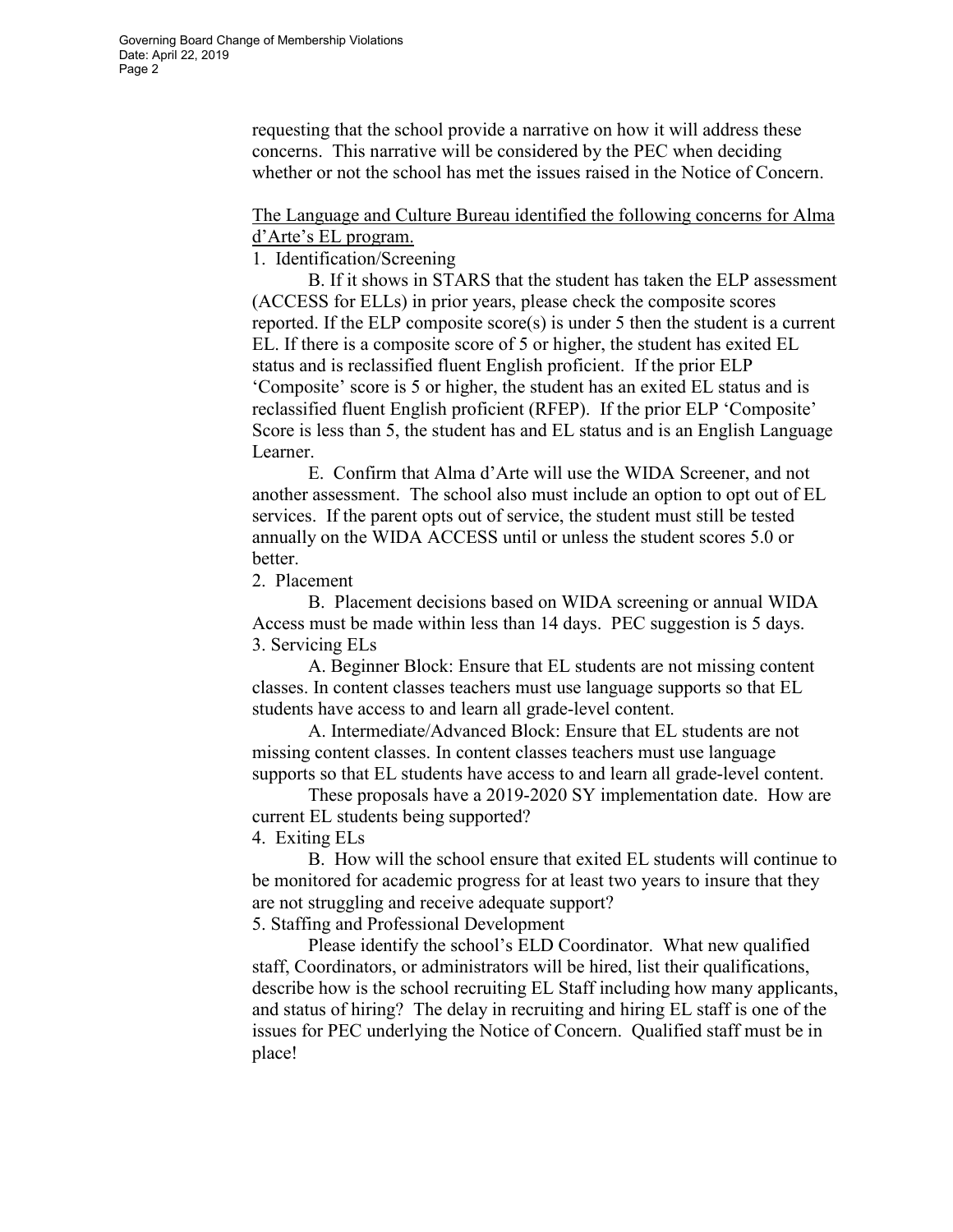# The Special Education Bureau identified the following concerns for Alma d'Arte's Special Education program.

## Timely IEPs and Evaluations

There is a general concern that the school still does not demonstrate that it grasps a fundamental concept of IDEA, that special education and related services are based on the *needs of the student* **NOT** the model of services the LEA offers. It appears the school is moving students around to meet whichever model the charter is currently trying (Study Skills class, Learning Lab, and now self-contained class). **This should not be occurring as decisions to make those types of moves are an IEP team decision.** The IEP team also decides what type of services the student requires, and how and when compensatory services will be provided, **NOT** the administration. Selfcontained classrooms are the most restrictive and the school seems to have unilaterally decided to move all students into self-contained classrooms for math and English, without adequate consideration of alternatives for each student, and not in compliance with IEP prior written notice requirements.

A review of existing evaluation data (REED) is the process of looking at a student's existing data to determine if additional data are needed as part of an initial evaluation (if appropriate) or as part of a reevaluation. Was a REED completed to make the move to self-contained classroom? If a student requires inclusion rather than self-contained, it must be offered to the student.

All IEPs must be individualized based on the student's needs not administrative convenience.

Services should be tracked via service logs or another method in which the charter chooses. Services received must equal services indicated in each student's IEP. The LEA must be able to demonstrate it is servicing students as indicated in their IEP.

### Compensatory Services

Offering "make-up" afterschool on Tuesdays and Thursday ("Compensatory services are offered after school on Tuesday and Thursday from 4 to 6 p.m.") does not comply with requirements under IDEA and NMAC. The IEP team needs to make this decision for each student. Also the notice of compensatory services and the parental consent (or non-consent) check-off does not comply with IDEA notice requirements. The school must provide a schedule for IEP team meetings, and demonstrate that compensatory services are provided and they are part of the unique plan for each student before the end of the school year, and use a system to track compensatory services so there is monitoring of the services required, timeline, and when they were received.

In her email dated April 12, 2019 Ms. Matthews asked how to best respond to resolve the issues in the Notice of Concern. I recommend that the school provide a narrative addressing the issues that were identified by the two PED Bureaus. The PEC shall review that document and take action at the May, 2019 PEC meeting. The Commission will consider whether the